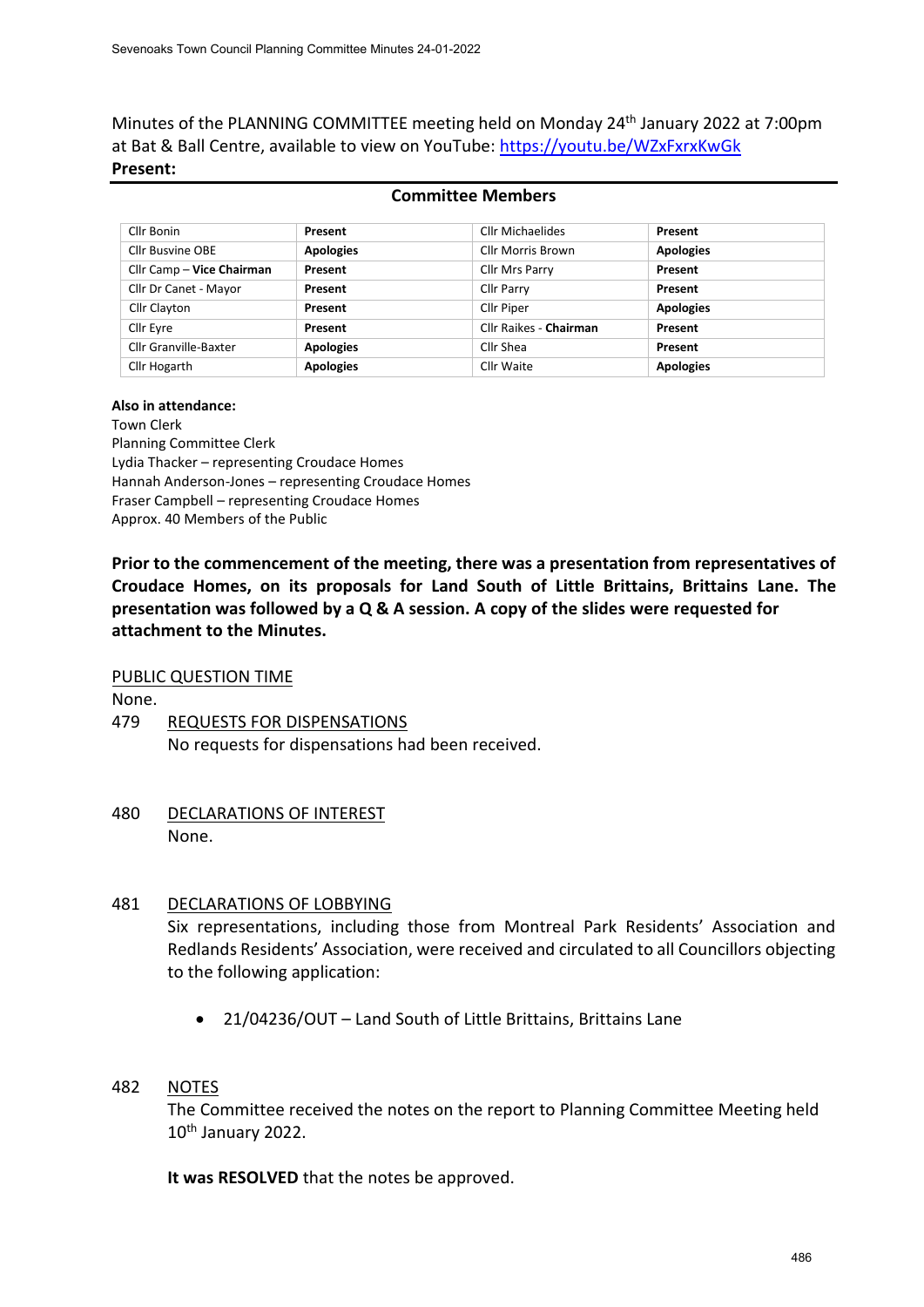## 483 COVID-19: PLANNING COMMITTEE ARRANGEMENTS

- a) It was noted that meetings had commenced face-to-face following the lifting of public health restrictions on 19<sup>th</sup> January 2022, to be live streamed on Youtube.
- b) It was noted that all arrangements were subject to review.

## 484 DEVELOPMENT CONTROL COMMITTEE

a) Councillors noted that the below application is due to be discussed by the Development Control Committee on 27th January 2022 at 7pm.

• 20/03293/FUL – Pinehurst House Nursing Home, Pinehurst

b) It was **RESOLVED** that Cllr Camp be registered to speak on behalf of Sevenoaks Town Council.

## 485 DEVELOPMENT CONTROL COMMITTEE

a) Councillors noted that the below application is due to be discussed by the Development Control Committee on 27<sup>th</sup> January 2022 at 7pm.

• 21/03048/HOUSE – 1 Bottle Cottages, Bradbourne Vale Road

b) It was **RESOLVED** that either Cllr Shea or Cllr Granville-Baxter be registered to speak on behalf of Sevenoaks Town Council.

## 486 PLANNING APPLICATIONS

- (a) The Committee received and noted comments made on applications considered under Chairman's Action, submitted to Sevenoaks District Council.
- (b) The meeting was adjourned to allow members of the public to speak for three minutes on the following application, by prior agreement.

[Plan no. 10] Land South of Little Brittains, Brittains Lane (Against)

(c) The Committee considered planning applications received during the two weeks ending 17th January 2022. **It was RESOLVED** that the comments listed on the attached schedule be forwarded to Sevenoaks District Council.

### 487 PRESS RELEASES None.

There being no further business the Chairman closed the meeting at 20:49.

Signed ………………………………………………. Dated .…………………………………… Chairman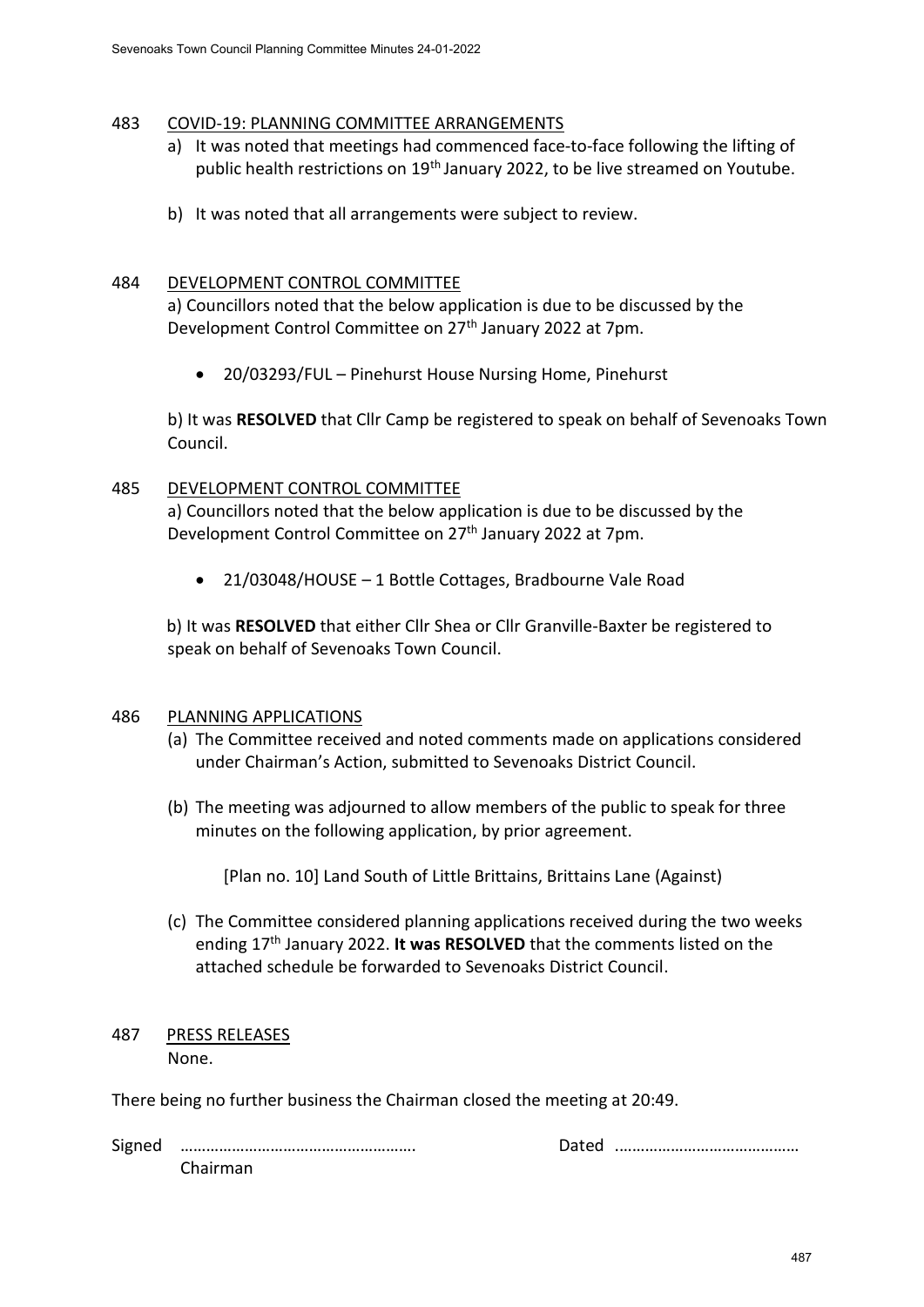Applications considered on 24-1-22

| 11        | Plan Number    | Planning officer                                  | <b>Town Councillor</b> | Agent            |
|-----------|----------------|---------------------------------------------------|------------------------|------------------|
|           | 21/03270/HOUSE | Charlotte Brooks-Lawrie 17/01/ Cllr Parry<br>lh o |                        | Stephen Langer   |
| Applicant |                | House Name                                        | Road                   | Locality         |
| Mr Locke  |                | Kipp Cottage                                      | 61 Kippington Road     | Kippington       |
| Town      |                | County                                            | Post Code              | Application date |
|           |                |                                                   |                        | 17/01/22         |

## **21/03270/HOUSE - Amended plan**

**Proposed new two-storey garage with 2 bedroom residential accommodation at first floor level.** 

**A summary of the main changes are set out below:** 

**The description of the proposed development has been changed to better reflect the scope of the proposal. The plans remain the same as those previously consulted on.**

### *Comment*

**Sevenoaks Town Council recommended approval.**

| $\overline{\mathbf{2}}$                                                                   | Plan Number       | <b>Planning officer</b>   | <b>Town Councillor</b> | Agent                   |  |
|-------------------------------------------------------------------------------------------|-------------------|---------------------------|------------------------|-------------------------|--|
|                                                                                           | 21/03799/HOUSE    | Ashley Bidwell 26/01/2022 | Cllr Bonin             | Nathan Burr 01732 74220 |  |
| Applicant                                                                                 |                   | House Name                | Road                   | Locality                |  |
|                                                                                           | Mr & Mrs Thompson |                           | 79 London Road         | Town                    |  |
| Town                                                                                      |                   | County                    | Post Code              | Application date        |  |
|                                                                                           |                   |                           |                        | 05/01/22                |  |
| Proposed rear access door, replacement of timber cladding with tile hanging, repair works |                   |                           |                        |                         |  |

**and internal alterations and changes to fenestration.**

*Comment*

**Sevenoaks Town Council recommended approval.**

| $\overline{3}$                | Plan Number  | <b>Planning officer</b> | <b>Town Councillor</b>       | Agent                             |
|-------------------------------|--------------|-------------------------|------------------------------|-----------------------------------|
|                               | 21/03957/FUL | Anna Horn 27-01-2022    | <b>Cllr Granville-Baxter</b> | Mr Matthew Hull 07709 44<br>0.000 |
| Applicant                     |              | House Name              | Road                         | Locality                          |
| West Kent Housing Association |              |                         | 51-54 Orchard Close          | Northern                          |
| Town                          |              | County                  | Post Code                    | Application date                  |
|                               |              |                         |                              | 06/01/22                          |

**51 & 53 and 52 & 54 Orchard Close share a bathroom. We are proposing to separate the bathrooms with a dividing wall so each property becomes self-contained with no shared facilities.**

*Comment*

**Sevenoaks Town Council recommended approval, on the grounds that this development seems sensible and sensitive to the privacy of all four occupants.**

488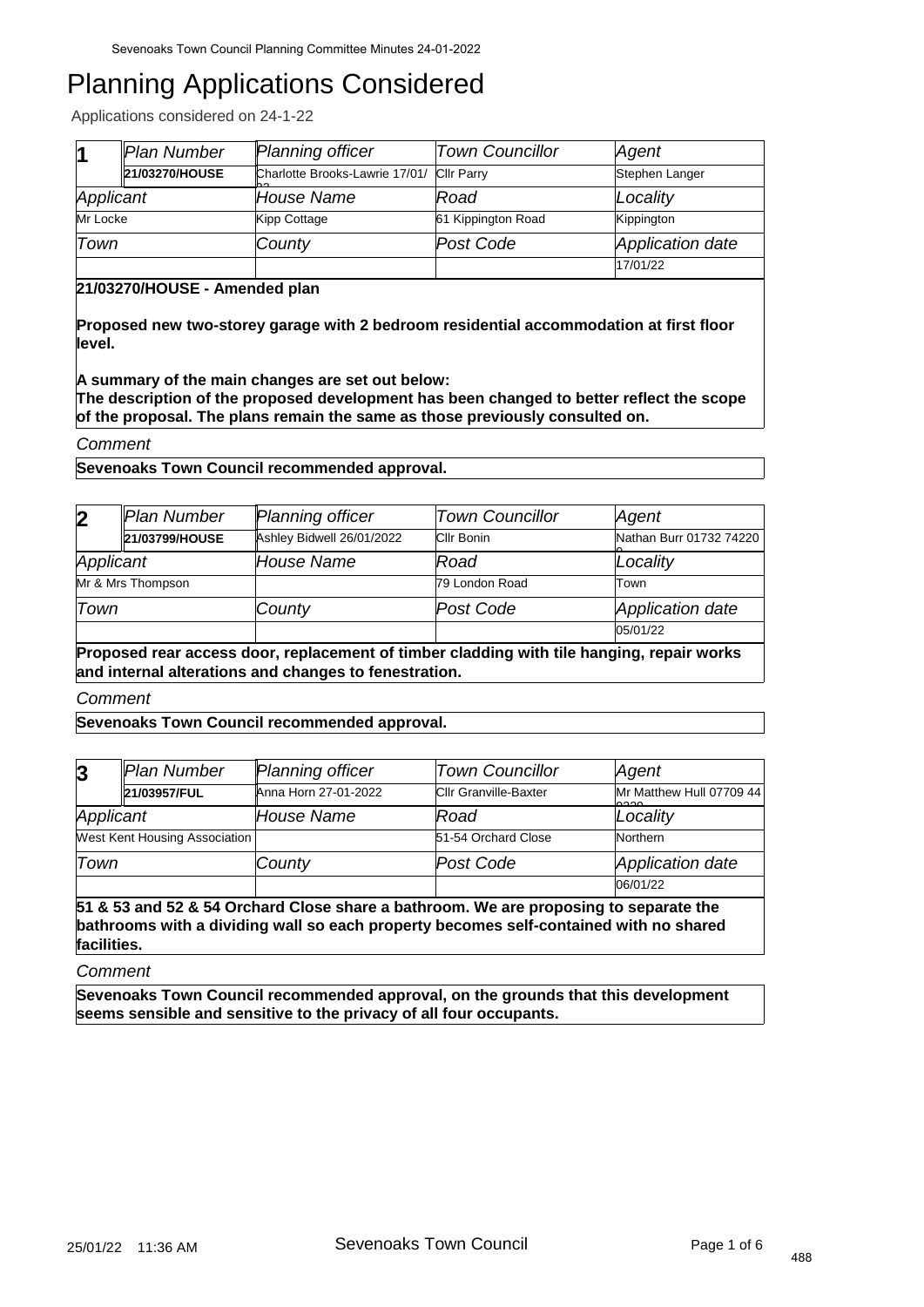Applications considered on 24-1-22

| Z           | Plan Number    | <b>Planning officer</b>                            | <b>Town Councillor</b> | Agent            |
|-------------|----------------|----------------------------------------------------|------------------------|------------------|
|             | 21/04135/HOUSE | Charlotte Brooks-Lawrie 25/01/ Cllr Clayton<br>no. |                        | Mr Aron Ramadan  |
| Applicant   |                | House Name                                         | Road                   | Locality         |
| Mr A Waller |                |                                                    | 31 Seal Road           | Eastern          |
| Town        |                | County                                             | Post Code              | Application date |
|             |                |                                                    |                        | 04/01/22         |

**Single story rear extension. Hip to gable loft conversion with dormer. Conversion of the existing garage into habitable accommodation. Garage extension.**

#### *Comment*

**Sevenoaks Town Council recommended approval, provided the Planning Officer is satisfied there will be no loss of privacy to the garden of the attached dwelling at no 33 Seal Road.**

| $5\overline{5}$ | Plan Number  | Planning officer          | <b>Town Councillor</b> | Agent                         |
|-----------------|--------------|---------------------------|------------------------|-------------------------------|
|                 | 21/04166/FUL | Ashley Bidwell 26/01/2022 | <b>Cllr Parry</b>      | Mr John Whitlock 01892 5<br>. |
| Applicant       |              | House Name                | Road                   | Locality                      |
| Mr S Ingram     |              | West Heath School         | Ashgrove Road          | Kippington                    |
| Town            |              | County                    | Post Code              | Application date              |
|                 |              |                           |                        | 05/01/22                      |

**Temporary permission for 5 years for the siting of 20ft containers.**

### *Comment*

**Sevenoaks Town Council recommended approval, subject to a time limit of 10 months to ensure that the containers are used for the demolition purpose and then removed.**

| 6                                                                                       | Plan Number     | <b>Planning officer</b>   | <b>Town Councillor</b>  | Agent                              |  |
|-----------------------------------------------------------------------------------------|-----------------|---------------------------|-------------------------|------------------------------------|--|
|                                                                                         | 21/04171/CONVAR | Ashley Bidwell 28/01/2022 | <b>CIIr Michaelides</b> | Miss Georgina Mark 0779<br>0.00007 |  |
| Applicant                                                                               |                 | House Name                | Road                    | Locality                           |  |
|                                                                                         |                 |                           | 31 Granville Road       | Town                               |  |
| Town                                                                                    |                 | County                    | Post Code               | Application date                   |  |
|                                                                                         |                 |                           |                         | 07/01/22                           |  |
| Variation of condition 12 (soft and hard landscaping) of 17/03797/FUL to erect a 7 unit |                 |                           |                         |                                    |  |

**apartment block, with associated landscaping, external amenity space and parking facilities (comprising one private parking space per unit plus two visitor spaces) to the rear of the existing property at 31 Granville Road.**

#### *Comment*

**Sevenoaks Town Council recommended approval, providing that the Planning Officer is satisfied with the materials and designs, that the concerns of the Highways Officer have been addressed, and that the Conservation Officer is now satisfied that there will be no negative impact on the street scene of this part of the Granville and Eardley Road Conservation Area.**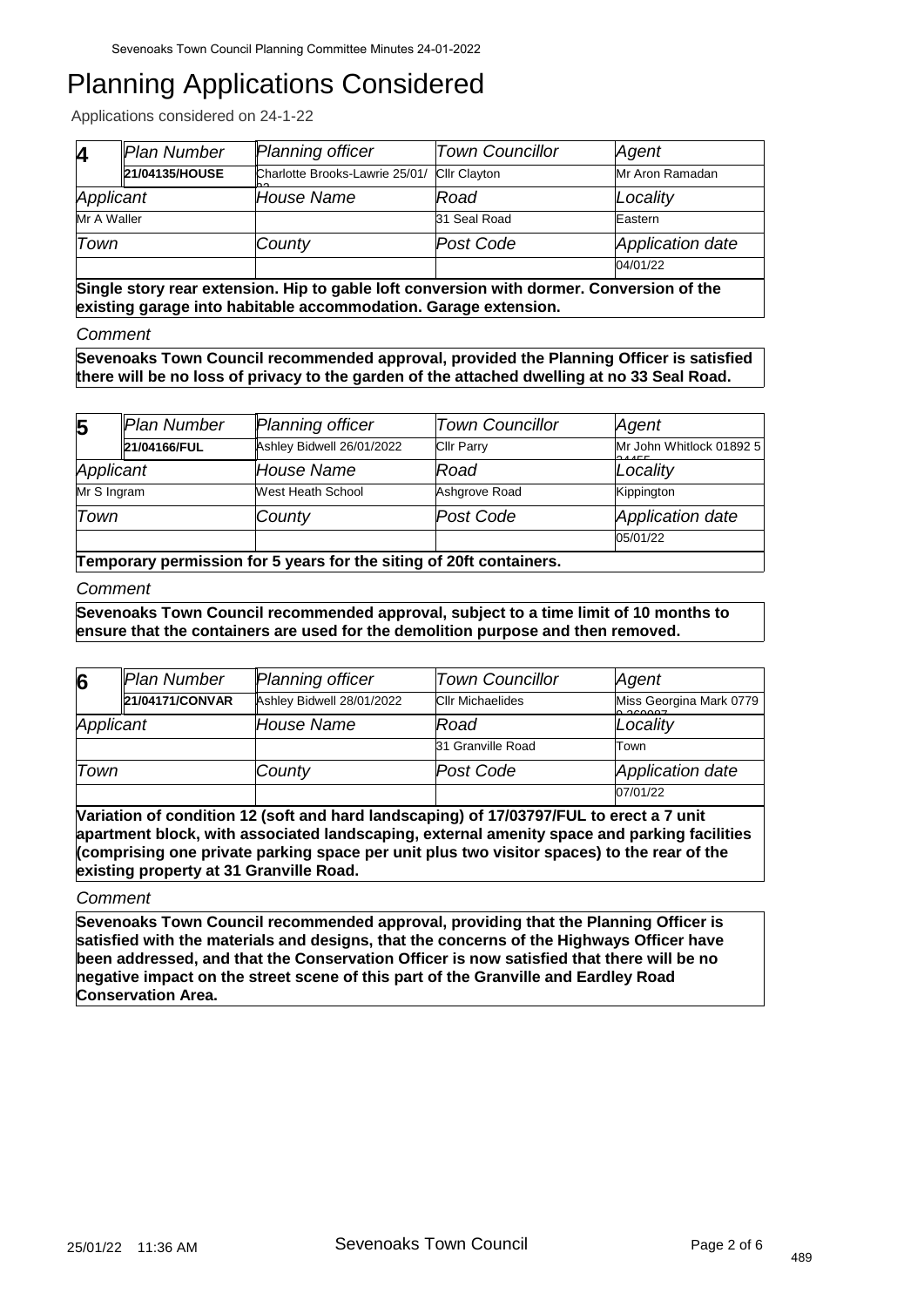Applications considered on 24-1-22

|           | Plan Number                       | <b>Planning officer</b> | <b>Town Councillor</b> | Agent                   |
|-----------|-----------------------------------|-------------------------|------------------------|-------------------------|
|           | 21/04179/FUL                      | Anna Horn 02/02/2022    | Cllr Bonin             | Mr Jorge Conde Valverde |
| Applicant |                                   | House Name              | Road                   | Locality                |
|           | <b>XPS Self Invested Pensions</b> | <b>Barclays</b>         | 80 High Street         | Town                    |
| Town      |                                   | County                  | Post Code              | Application date        |
|           |                                   |                         |                        | 12/01/22                |

**Partial conversion of commercial building (use class E(c)(i)) to provide 6no self contained flats and 1no commercial unit (use class E) including extension and internal works.**

*Comment*

**Sevenoaks Town Council recommended refusal on the following grounds:**

**- The loss of retail space on the High Street, does not preserve nor enhance the character, appearance or significance of the Conservation Area. In particular it is unacceptable to have the historic frontage used for residential access and stairs.** 

**- This application would also not be supported unless the Planning Officer is satisfied that the changes address the issues of mass, size, bulk, light, outlook and privacy raised in the refusal of application 21/01757/FUL.**

| $\bf{8}$  | Plan Number       | <b>Planning officer</b>              | <b>Town Councillor</b> | Agent                                                   |
|-----------|-------------------|--------------------------------------|------------------------|---------------------------------------------------------|
|           | 21/04230/HOUSE    | Charlotte Brooks-Lawrie 26/01/<br>nn | <b>Cllr Raikes</b>     | Mr Adrian Rigby 07793 83<br>$\sim$ $\sim$ $\sim$ $\sim$ |
| Applicant |                   | House Name                           | Road                   | Locality                                                |
|           | Mr & Mrs Williams |                                      | 77 Dartford Road       | St Johns                                                |
| Town      |                   | County                               | Post Code              | Application date                                        |
|           |                   |                                      |                        | 05/01/22                                                |

**Demolition of spiral staircase. Construction of new rear balcony with privacy screen. Alterations to fenestration and internal alterations. New rear retaining wall and patio.**

*Comment*

**Sevenoaks Town Council recommended approval.**

| $\boldsymbol{9}$ | Plan Number      | <b>Planning officer</b>                                                 | <b>Town Councillor</b>   | Agent            |
|------------------|------------------|-------------------------------------------------------------------------|--------------------------|------------------|
|                  | 21/04234/HOUSE   | Joshua Ogunleye 27/01/22                                                | <b>Cllr Morris Brown</b> | N/A              |
| Applicant        |                  | House Name                                                              | Road                     | Locality         |
|                  | Mr & Mrs Browitt |                                                                         | 30 Wickenden Road        | Eastern          |
| Town             |                  | County                                                                  | Post Code                | Application date |
|                  |                  |                                                                         |                          | 06/01/22         |
|                  |                  | Alteration to vahiouler essesse. Exection of a front and side extension |                          |                  |

**Alteration to vehicular access. Erection of a front and side extension.**

*Comment*

**Sevenoaks Town Council recommended approval.**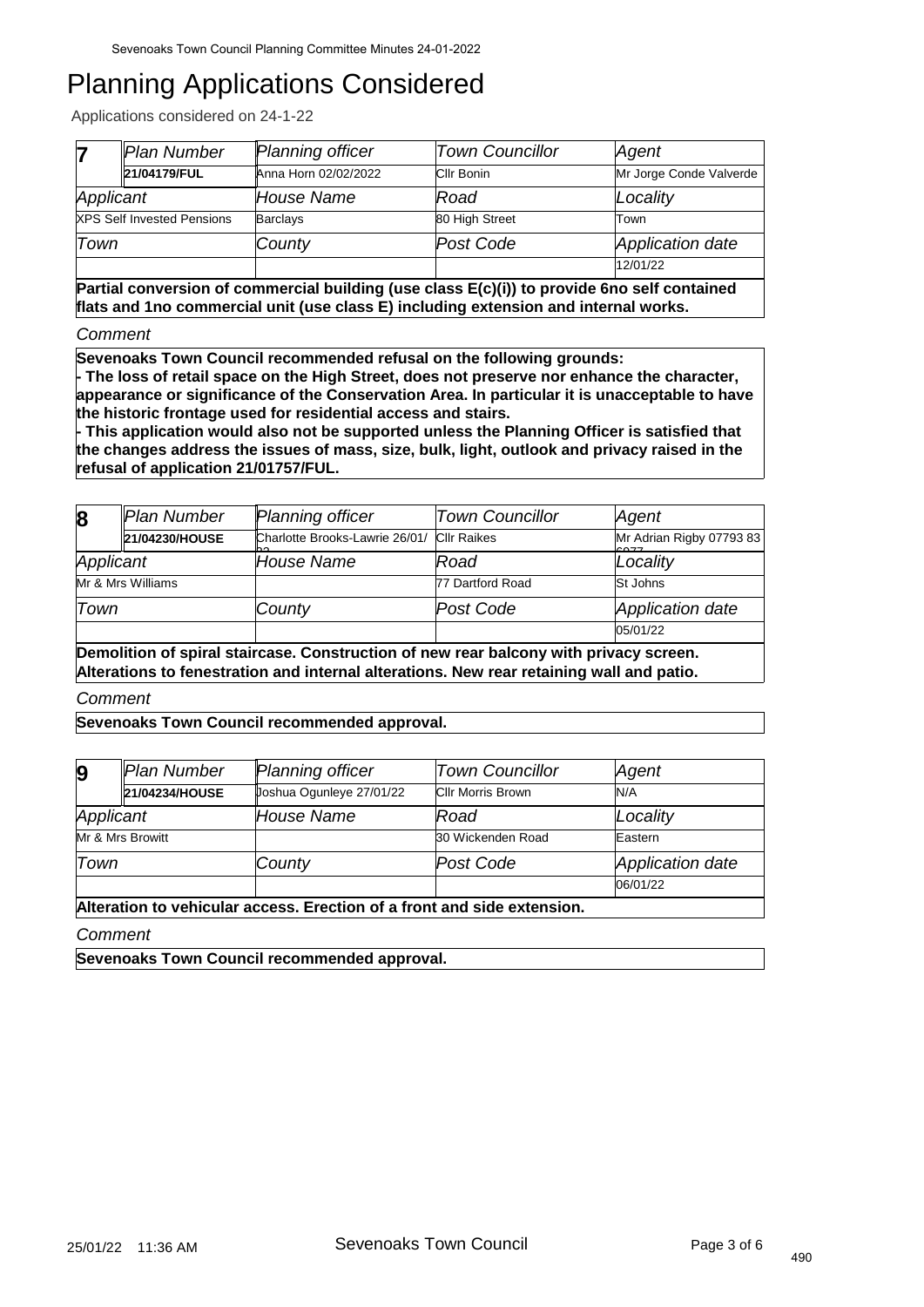Applications considered on 24-1-22

| $\vert$ 10 | Plan Number    | Planning officer               | <b>Town Councillor</b> | Agent                            |
|------------|----------------|--------------------------------|------------------------|----------------------------------|
|            | 21/04236/OUT   | Ashley Bidwell 02/02/2022      | <b>Cllr Eyre</b>       | Stuart Crickett 07867 159<br>F A |
| Applicant  |                | House Name                     | Road                   | Locality                         |
|            | Croudace Homes | Land South of Little Brittains | <b>Brittains Lane</b>  | Kippington                       |
| Town       |                | County                         | Post Code              | Application date                 |
|            |                |                                |                        | 12/01/22                         |

**Outline application for development of up to 70 new homes (Class C3), including 50% (35no.) affordable homes and 10% self-build, and the formation of a new T-junction vehicular access onto Brittains Lane with associated landscaping, parking, open space, play areas, and all other associated development works. Means of access is the only detailed matter with some matters reserved.**

*Comment*

**Sevenoaks Town Council recommended refusal on the following grounds: (i) This application does not preserve or enhance the Green Belt and aims explicitly to change the boundary - deleting and building over part of the Green Belt**

**(ii) There are no exceptional circumstances to justify this and the development is therefore contrary to the District Council's Green Belt Policies.**

**(iii) The exit onto Brittains Lane is at the top of a hill on a blind bend and is inappropriately sited.**

**Informative:** 

**Sevenoaks Town Council recommended that the mature oak on the site be served with a TPO and that the District Council's Aboricultural Officer visit the site to see if other trees should be served with protection orders.**

**Sevenoaks Town Council also expressed concern over provision of primary health and education not being addressed by the proposal.**

**The plans omitted EV charging points which must be in every house and in parking areas. The applicants must also provide long-term plans to fund the maintenance of the local infrastructure they are including:** 

**Maintain the public open spaces, the green spaces, the trim trails and its equipment, the LEAP (local equipped area for play) and the community orchard Maintain the pumping station**

**Maintain the SUDS areas**

| 11        | Plan Number                                                                             | <b>Planning officer</b> | <b>Town Councillor</b>    | Agent                    |  |  |
|-----------|-----------------------------------------------------------------------------------------|-------------------------|---------------------------|--------------------------|--|--|
|           | 21/04244/FUL                                                                            | Anna Horn 04/02/2022    | <b>Cllr Clayton</b>       | Mr Colin Smith 07879 472 |  |  |
| Applicant |                                                                                         | <b>House Name</b>       | Road                      | Locality                 |  |  |
|           | Portman Homes (WM) Ltd                                                                  |                         | 34 & 36 Wildernesse Mount | Eastern                  |  |  |
| Town      |                                                                                         | County                  | Post Code                 | Application date         |  |  |
|           |                                                                                         |                         |                           | 14/01/22                 |  |  |
|           | Demolition of 34 and 36 Wildernesse Mount and erection of four dwellings, together with |                         |                           |                          |  |  |
|           | access and parking.                                                                     |                         |                           |                          |  |  |

*Comment*

**Sevenoaks Town Council recommended refusal on the following grounds:**

**- the proposed house on plot 3 will be very close and overbearing to 32 and 33 Lansdowne Rd, affecting residential amenity**

**- the proposed houses on plots 1 and 2 will enclose and overlook the front gardens of houses in Wildernesse Mount**

**- the new houses would be much closer to the road, and not in keeping with the Residential Area Character Assessment F03, in which houses are set back from Wildernesse Mount.**

491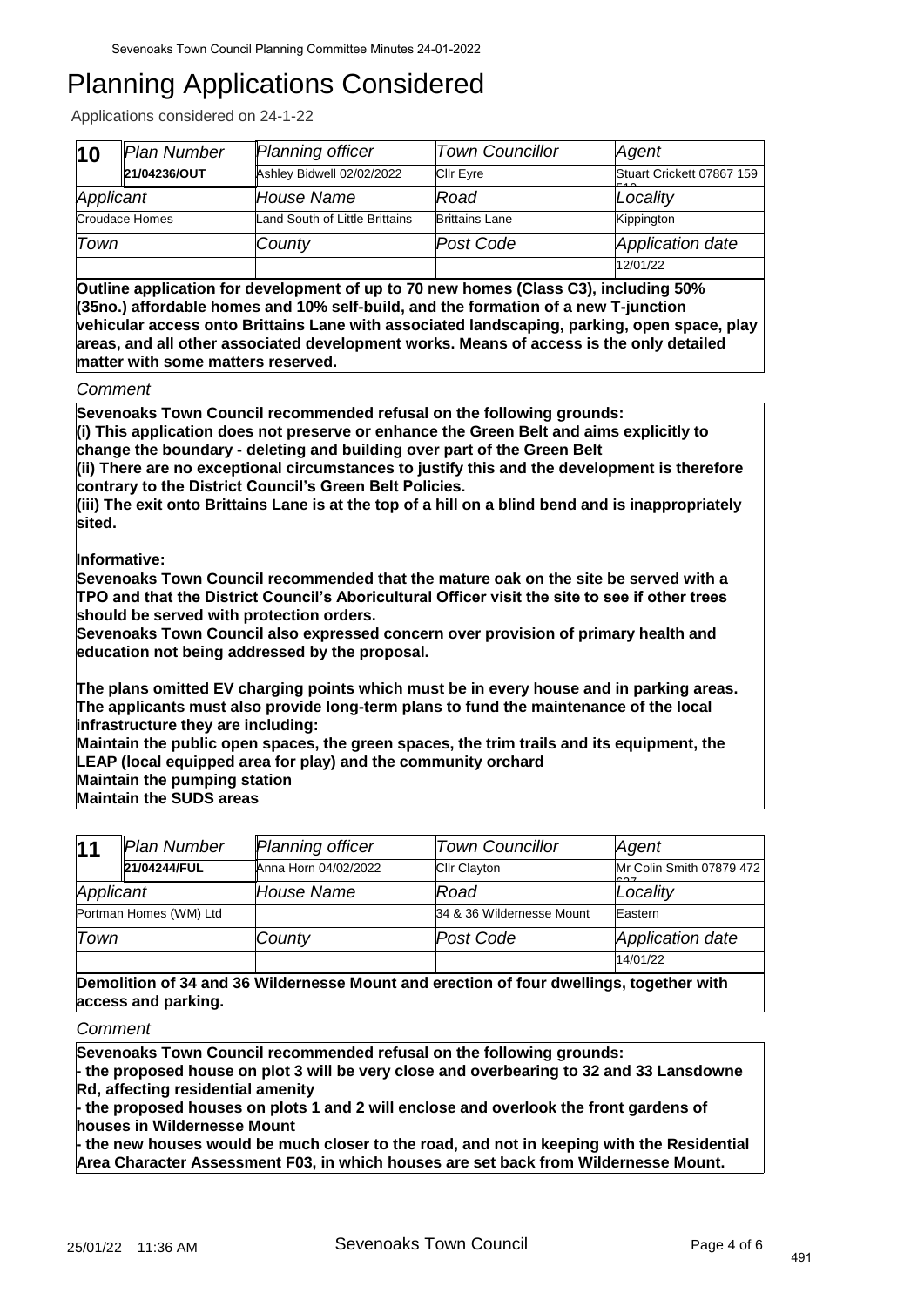Applications considered on 24-1-22

| 12           | Plan Number    | Planning officer         | <b>Town Councillor</b>   | Agent                            |
|--------------|----------------|--------------------------|--------------------------|----------------------------------|
|              | 21/04252/HOUSE | Uoshua Ogunleye 31/01/22 | <b>CIIr Morris Brown</b> | DEB Architects 07815 93<br>0.540 |
| Applicant    |                | House Name               | Road                     | Locality                         |
| Mr M Eliades |                |                          | 51 Cobden Road           | Eastern                          |
| Town         |                | County                   | Post Code                | Application date                 |
|              |                |                          |                          | 10/01/22                         |

**Proposed conversion of attic to habitable room and replacement of windows.**

### *Comment*

**Sevenoaks Town Council recommended approval, subject to the Conservation Officer being satisfied with the proposals.**

| 13                                                                                          | Plan Number    | Planning officer         | <b>Town Councillor</b> | Agent                    |
|---------------------------------------------------------------------------------------------|----------------|--------------------------|------------------------|--------------------------|
|                                                                                             | 22/00002/HOUSE | Stephanie Payne 28/01/22 | <b>CIIr Busvine</b>    | <b>Mrs Carmen Austin</b> |
| Applicant                                                                                   |                | House Name               | Road                   | Locality                 |
| Mr & Mrs Rudd                                                                               |                |                          | 6 Plymouth Park        | Town                     |
| Town                                                                                        |                | County                   | Post Code              | Application date         |
|                                                                                             |                |                          |                        | 07/01/22                 |
| Front single storey extension and first floor side extension, rear single storey extension. |                |                          |                        |                          |

**Alteration to fenestrations. Garage flat roof to be replaced with a pitched roof.**

### *Comment*

**Sevenoaks Town Council recommended approval, subject to the Planning Officer being satisfied that the proposed dormer and new fenestration will not adversely impact the neighbouring property at No. 8 Plymouth Park.**

| 14        | Plan Number    | <b>Planning officer</b>               | <b>Town Councillor</b>  | Agent                    |
|-----------|----------------|---------------------------------------|-------------------------|--------------------------|
|           | 22/00010/HOUSE | Charlotte Brooks-Lawrie 01/02/<br>nn. | <b>CIIr Michaelides</b> | Mr Iain Fort 07447 16808 |
| Applicant |                | House Name                            | Road                    | Locality                 |
| McDonald  |                |                                       | 62 Granville Road       | Town                     |
| Town      |                | County                                | Post Code               | Application date         |
|           |                |                                       |                         | 11/01/22                 |

**Proposed wraparound rear ground floor extension with side return infill, and alterations to fenestration.**

#### *Comment*

**Sevenoaks Town Council recommended approval, subject to the Planning Officer being satisfied with the materials and designs.**

| 15                                           | Plan Number    | Planning officer                                           | <b>Town Councillor</b> | Agent                           |
|----------------------------------------------|----------------|------------------------------------------------------------|------------------------|---------------------------------|
|                                              | 22/00022/HOUSE | Charlotte Brooks-Lawrie 01/02/ Cllr Granville-Baxter<br>nn |                        | Mr John Tomlin 01634 24<br>0000 |
| Applicant                                    |                | <b>House Name</b>                                          | Road                   | Locality                        |
| Ms C Slocombe                                |                |                                                            | 4 The Meadway          | Northern                        |
| Town                                         |                | County                                                     | Post Code              | Application date                |
|                                              |                |                                                            |                        | 11/01/22                        |
| Deef elterations and single starsy sytensian |                |                                                            |                        |                                 |

#### **Roof alterations and single storey extension.**

*Comment*

**Sevenoaks Town Council recommended approval.**

492